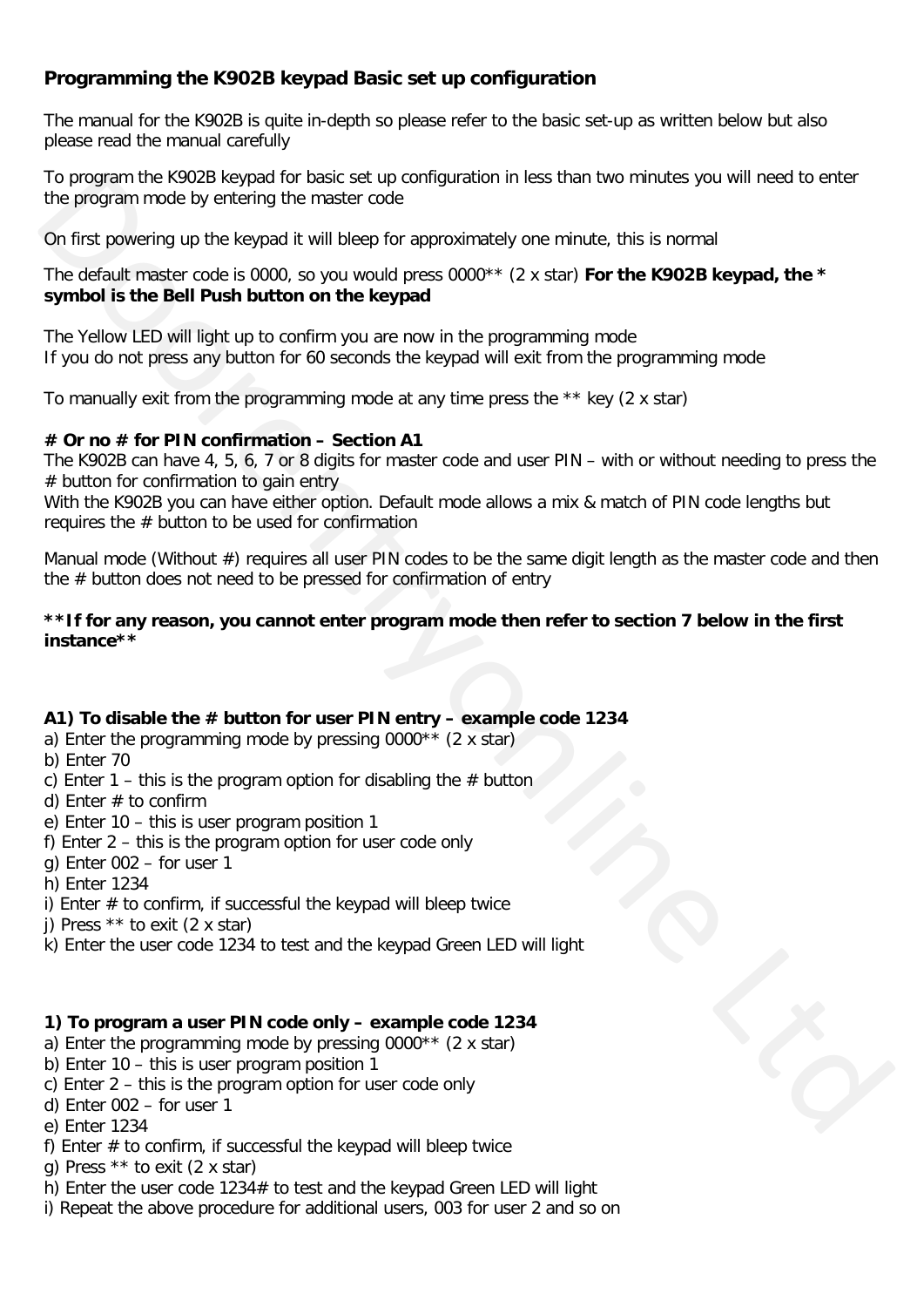## **2) To program a card/key fob only**

- a) Enter the programming mode by pressing 0000\*\* (2 x star)
- b) Enter 10 this is user program position 1
- c) Enter 1 this is the program option for card/key fob only
- d) Enter 001 for user 1
- e) Present the card/key fob to the reader on the keypad
- f) Enter  $#$  to confirm, if successful the keypad will bleep twice
- g) Press \*\* to exit (2 x star)
- h) Present the card/key fob to the reader to test and the keypad Green LED will light
- i) Repeat the above procedure for additional users, 002 for user 2 and so on

#### **3) To program a card/key fob & user PIN code – example code 1234**

- a) Enter the programming mode by pressing 0000\*\* (2 x star)
- b) Enter 10 this is user program position 1
- c) Enter 3 this is the program option for card/key fob & user code only
- d) Enter 003 for user 1
- e) Present the card/key fob to the reader on the keypad
- f) Enter 1234
- q) Enter  $#$  to confirm, if successful the keypad will bleep twice
- h) Press \*\* to exit (2 x star)

i) Present the card/key fob to the reader and within 5 seconds enter the user code 1234# to test and the keypad Green LED will light

j) Repeat the above procedure for additional users, 004 for user 2 and so on

#### **4) To program the lock release open time**

- a) Enter the programming mode by pressing 0000\*\* (2 x star)
- b) Enter 51 followed by the number of seconds you require, for 5 seconds you would enter the number 5
- c) So enter:  $515#$  for 5 seconds and the keypad will bleep twice to confirm your action, entering  $519#$  would be for 9 seconds etc d) Inter of the start in the location of the stepsed<br>of the start of the stepsed to the reader on the stepsed<br>of the stepsed through the stepsed through of the reader of the start in the Kingdian of the<br>matrix in the cond
- d) Press \*\* to exit (2 x star)
- e) Enter the user code 1234# to test and the keypad Green LED will light for 5 seconds

## **5) To change the master default code of 0000 to 5678 (or your chosen number)**

- a) Enter the programming mode by pressing 0000\*\* (2 x star)
- b) Enter 01 followed by 5678 (or your chosen number) then  $#$
- c) The keypad will bleep twice to confirm your action
- d) Press \*\* to exit (2 x star)